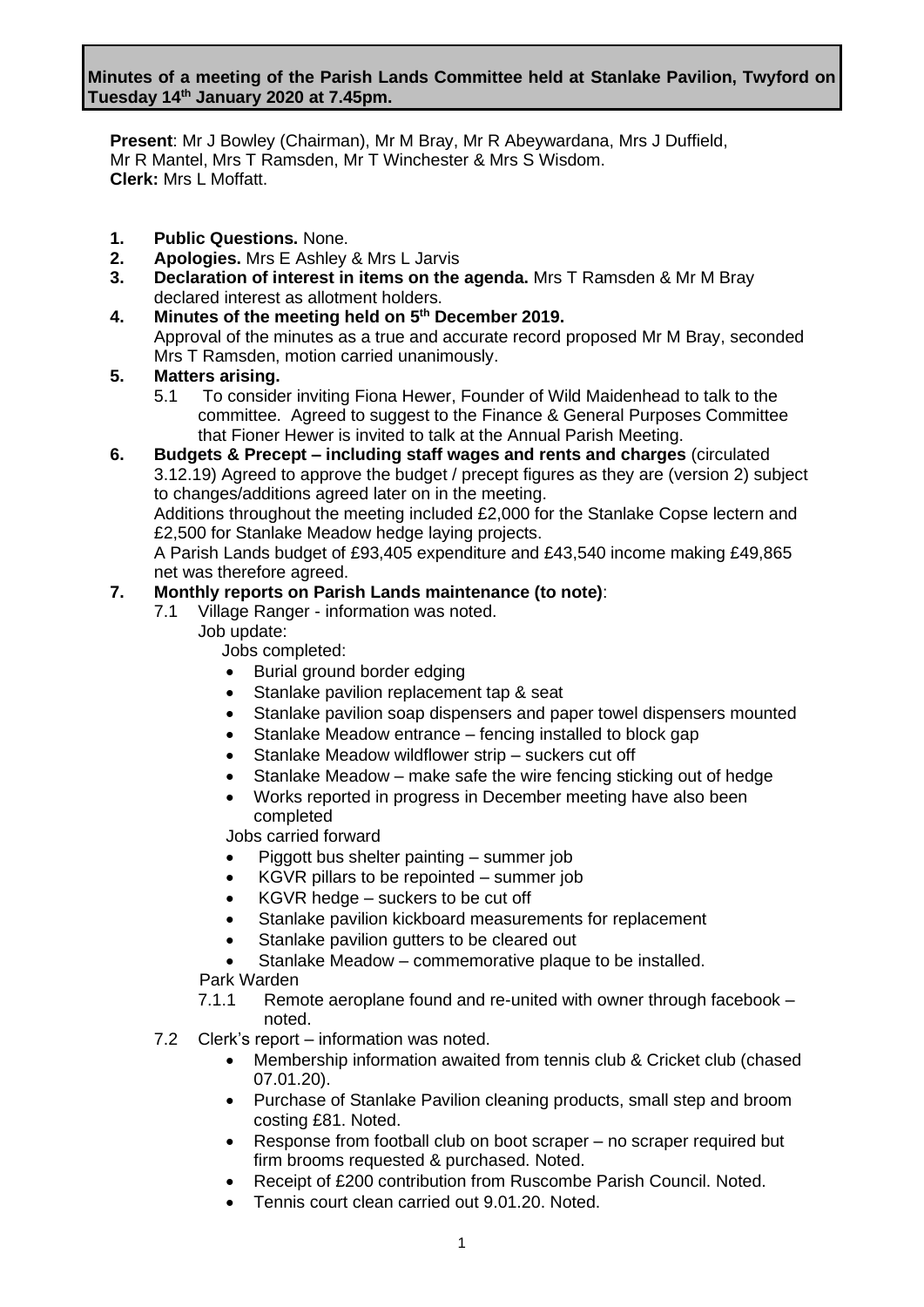- **8. Tree risk assessments**  circulated 19.11.19 & further information 08.01.20 Quotes have been sought for the risk assessor noted works. A lengthy discussion was held on whether to accept the risk assessor information at face value and carry out the suggested works / consider the quotes or whether councillor judgement should be taken particularly where trees have been suggested to be felled and may not provide an imminent problem. There was an example of oak tree (103) at Stanlake Meadow that was recommended to be felled as the tree is not sustainable. Mr Bowley was keen for councillors to make an assessment as to which works should be carried out. Other committee members were keen to accept the advice of the Tree Risk Assessor who is experienced, independent & impartial. Mr Mantel suggested considering the information when the quotes are received. Agreed for Mr M Bray and Mrs T Ramsden to take a look at the proposed work and bring any other specific queries to the attention of the committee with a view to seeking further clarification from the tree risk assessor as to the level of risk of taking no action on these individual cases. Agreed to consider further next month.
- **9. Climate emergency action** agreed that both the P&A and Parish Lands committees should look at Climate Emergency actions and producing website publicity information for residents. Chairmen of both committees to meet and agree split of responsibilities. Emails to Chairs 18.12.19 & 30.12.19. Mr J Bowley reported that he and Mrs Ditcham are yet to sort out a date to meet.

# **10. Allotments.**

- 10.1 **Hurst Rd.**
	- 10.1.1 Hurst Road plot availability 11 plots available

## 10.2 **London Rd.**

- 10.2.1 London Road plot availability 2 available
- 10.2.2 TRHA letter to consider the three fencing quotes. Quotes were considered. Clerk to ask the three contractors for additional quotes for the following:
	- Plastic coated wire
	- Galvanised wire
	- Information on wire gauge thickness
	- Length of posts bespoke posts as TRHA ground is lower down
- 10.3 Green medicine Mr R Abeywardana would like the committee to set up the Twyford Green Taskforce with the aim of bringing organisations together to keep Twyford clean, healthy and green. The clerk has provided a list of organisations and contacts for the taskforce to reach out to and see whether they would be happy to assist.

Mr Abeywardana summarised the steps to make progress with the project:

- To create a working group with a focus on this around 4/5 people.
- To send an email to the organisations to see whether they would like to assist - volunteer, finance, tools, plants etc.
- First project to be Green Prescriptions:
	- $\triangleright$  To liaise with the doctor's surgery to build links with the social prescriber.
	- $\triangleright$  To get funding for the project from local organisations.
	- $\triangleright$  To design a leaflet / poster publicising the initiative the idea being "Group Gardening" which can take place twice a month during the weekend - to get people out in nature, talking and combating social isolation.
	- ➢ To use a spare plot on the Hurst Road Allotments to run the gardening club.
	- $\triangleright$  To have a launch event.
	- ➢ To utilise experience of Anabelle Padwick founder of Life at number 27.

 Proposed Mr T Winchester to set up a Green Taskforce working group. Motion seconded Mrs T Ramsden. Carried nem con.

Proposed Mr T Winchester, seconded Mrs R Wisdom for membership to include Mr R Abeywardana, Mr M Bray & Mrs T Ramsden. Motion carried nem con. Working group terms of reference to be considered at the next meeting.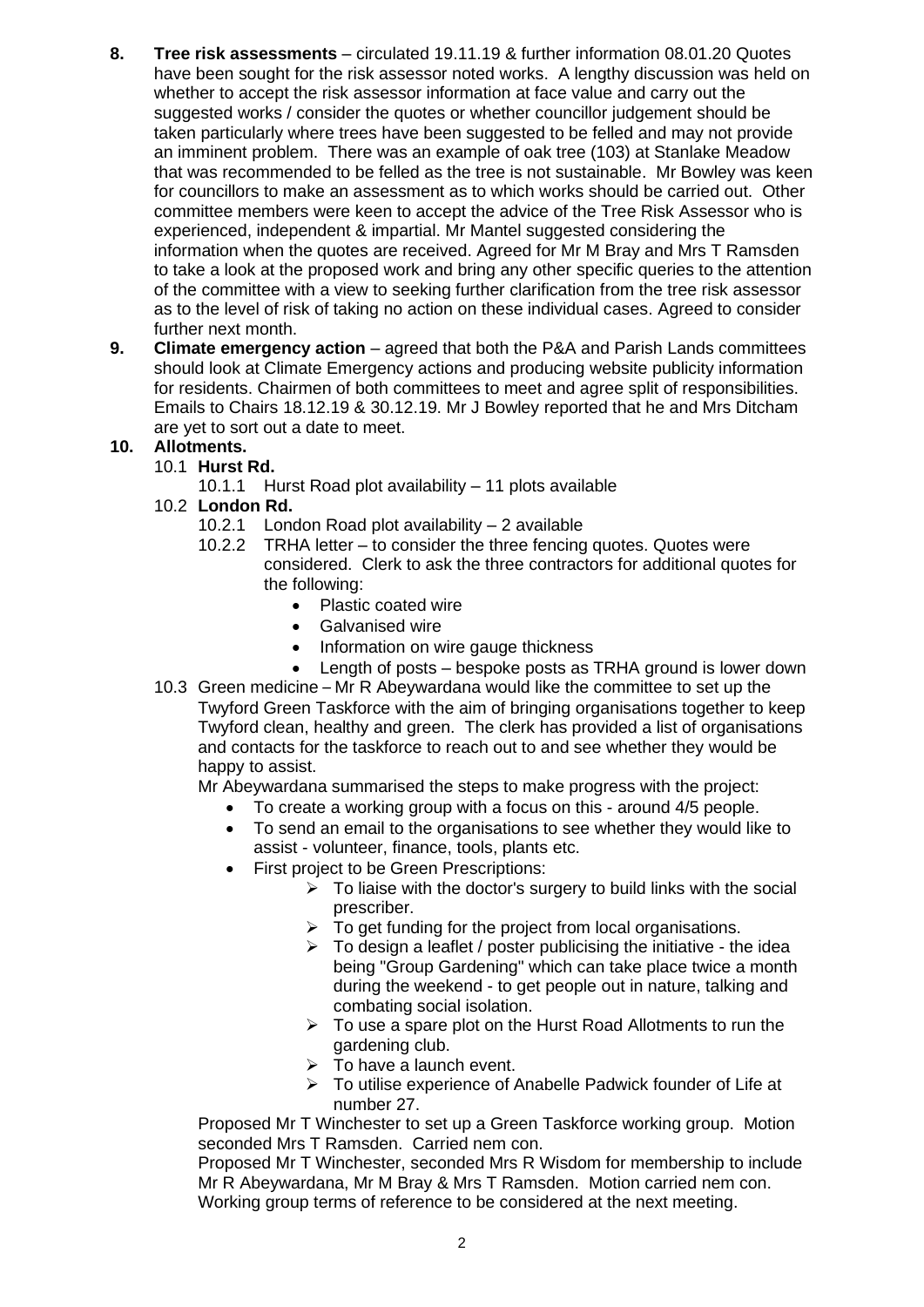## **11. Millennium Garden, Jubilee Corner, Burial Ground & War Memorial.**

- 11.1 Report on cremations & burials Pamela Paine. Noted.
- 11.2 Report on memorials Betty Doreen Friend. Noted.
- 11.3 Options for woodland remembrance garden and book email to HALC 31.12.20 and guidance has been received. A hard copy book should be maintained to record remains that have been scattered. It could be held, under glass, at the new Stanlake Pavilion building. The clerk reported on the options St Mary's have for scattering cremated remains. Discussion took place on how close burials can be to water – it was thought that burials can continue up to the wooded area. Clerk to look into charges for similar services.
- 11.4 Burial ground edging project completed project photo update 18.12.19. Noted.
- 11.5 Layed hedge photos circulated 13.12.19. Noted.
- 11.6 Book swap cupboard no update.
- 11.7 To consider online mapping of burial ground information to consider quote. Quote to be circulated.
- 11.8 Field Maple tree and hawthorn to consider quote (photos circulated 22.11.19) carried forward.
- 11.9 Fence to rhs burial ground path (photos circulated 12.11.19) Quote £100 to reerect spur and use metal plates to repair rail ends. Approval proposed by Mr M Bray, seconded Mr R Abeywardana. Motion carried unanimously.
- 11.10Jubilee Corner garden waste the volunteers felt that the garden waste bags would not be suitable and have agreed to continue using the old garden bags and transporting the waste to the tip.
- **12. Bell Corner & Polehampton Corner** no items to report.

## **13. King George V Recreation Ground.**

- 13.1 CCTV link to 3 quotes circulated 03.09.19 (not within budget) Awaiting feedback from GCD Security. A test will be carried out under darkness on 10<sup>th</sup> February.
- 13.2 Playground reports and quotes for repairs KGVR & Stanlake Meadow (link circulated 25.04.19) Agreed for the committee to look at the report on the projector screen next month.
- 13.3 Memorial Bench location to be agreed meeting on  $7<sup>th</sup>$  February 2020.
- 13.4 Old football posts Mr M Bray has cut the posts down and they will be recycled for use at the allotments.
- 13.5 Possible project wildflowers and trees on land next to Loddon Hall. A proposal to develop the area of land between Loddon Hall and the Youth Centre was approved subject to agreement of Loddon Hall. Plans include planting trees, developing a wildflower area and laying the hedge.
- 13.6 Sockets / pitch repairs and new 11aside marked out work complete. Noted.
- 13.7 To consider a quote to plant a new hedge parallel to Longfield Road hedge. Also to consider possible school involvement. Agreed for the clerk to find out how far the new hedge should be planted from the existing hedge.
- 13.8 Tennis court overgrowth from Sycamores. Clerk to obtain a quote for a stump grinder.
- 13.9 Tennis club Reported flooding at the tennis club entrance gate agreed for a quote for remedial work to be sought – carried forward.

## **14. Stanlake Meadow.**

- 14.1 Cricket club agreement Cricket Club feedback awaited.
- 14.2 Further trees from Mullie (planted 19.12.19). Noted.
- 14.3 Copse project update
	- 14.3.1 native species planted along the Stanlake Lane fenceline. Noted.
	- 14.3.2 meeting with local resident 10.01.20 Twyford forest. Mr J Bowley, Mr S Loyd and the clerk met with resident Rebecca Howard at Stanlake Copse. It was agreed there is space for 50 new native species trees to fill the existing path between the copse and wildflower area. Mrs Howard is keen to set up crowd funding for the trees with a planting day of Saturday  $28<sup>th</sup>$  November – the start of National Tree Week. The grass will be kept long between the copse and wildflower area in preparation for planting. Approval of the tree planting project was proposed Mrs T Ramsden, seconded Mr R Abeywardana, motion carried unanimously.